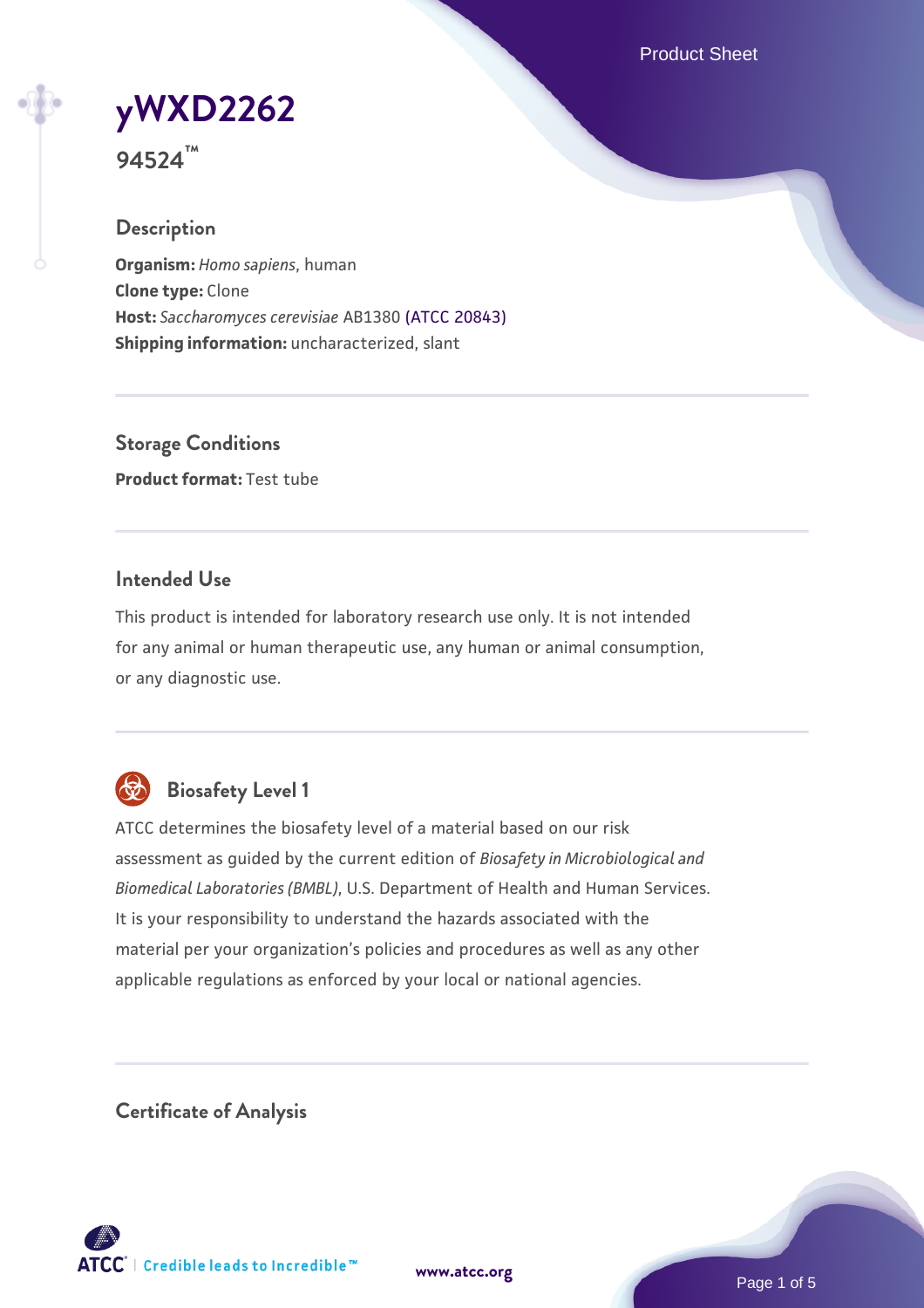

For batch-specific test results, refer to the applicable certificate of analysis that can be found at www.atcc.org.

#### **Insert Information**

**Type of DNA:** genomic **Genome:** Homo sapiens **Chromosome:** X X **Gene name:** DNA Segment, single copy **Gene product:** DNA Segment, single copy [DXS6266] **Gene symbol:** DXS6266 **Contains complete coding sequence:** Unknown **Insert end:** EcoRI

#### **Vector Information**

**Construct size (kb):** 265.0 **Intact vector size:** 11.454 **Vector name:** pYAC4 **Type of vector:** YAC **Host range:** *Saccharomyces cerevisiae*; *Escherichia coli* **Vector information:** other: telomere, 3548-4235 other: telomere, 6012-6699 Cross references: DNA Seq. Acc.: U01086 **Cloning sites:** EcoRI **Markers:** SUP4; HIS3; ampR; URA3; TRP1 **Replicon:** pMB1, 7186-7186; ARS1, 9632-10376

# **Growth Conditions**

**Medium:** 





Page 2 of 5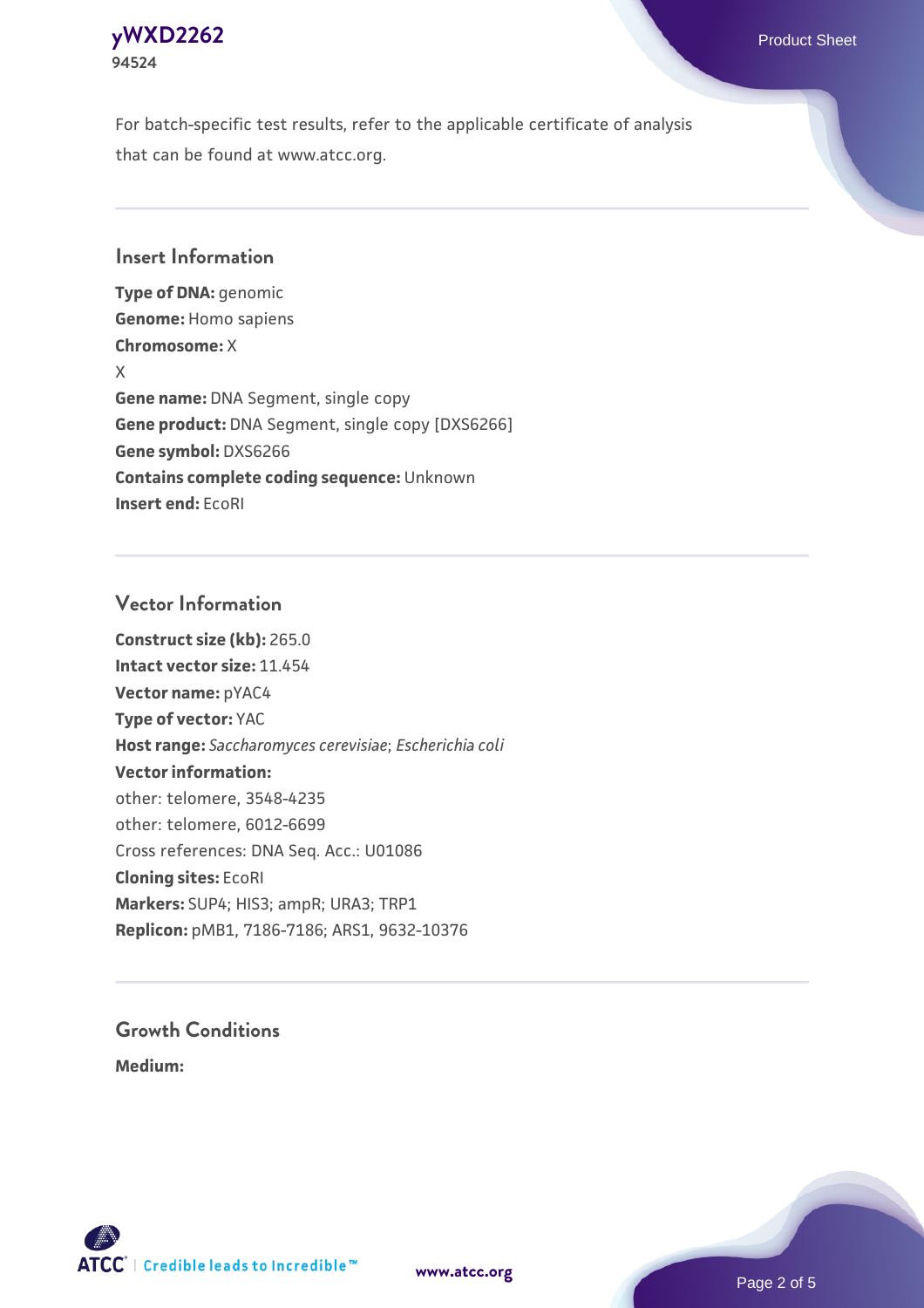**[yWXD2262](https://www.atcc.org/products/94524)** Product Sheet **94524**

[ATCC Medium 1245: YEPD](https://www.atcc.org/-/media/product-assets/documents/microbial-media-formulations/1/2/4/5/atcc-medium-1245.pdf?rev=705ca55d1b6f490a808a965d5c072196) **Temperature:** 30°C

#### **Notes**

More information may be available from ATCC (http://www.atcc.org or 703- 365-2620).

### **Material Citation**

If use of this material results in a scientific publication, please cite the material in the following manner: yWXD2262 (ATCC 94524)

### **References**

References and other information relating to this material are available at www.atcc.org.

#### **Warranty**

The product is provided 'AS IS' and the viability of ATCC® products is warranted for 30 days from the date of shipment, provided that the customer has stored and handled the product according to the information included on the product information sheet, website, and Certificate of Analysis. For living cultures, ATCC lists the media formulation and reagents that have been found to be effective for the product. While other unspecified media and reagents may also produce satisfactory results, a change in the ATCC and/or depositor-recommended protocols may affect the recovery, growth, and/or function of the product. If an alternative medium formulation or reagent is used, the ATCC warranty for viability is no longer

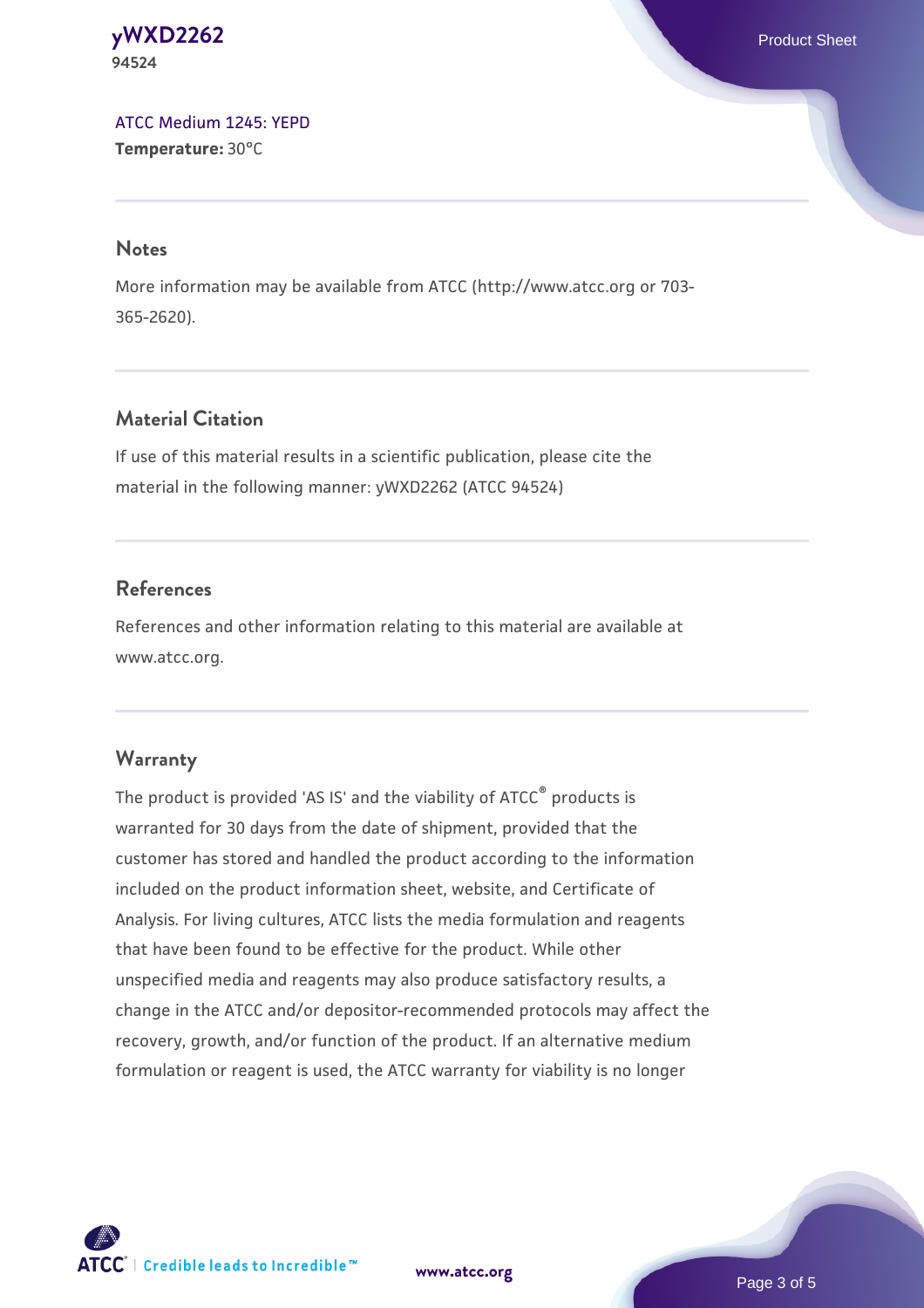**[yWXD2262](https://www.atcc.org/products/94524)** Product Sheet **94524**

valid. Except as expressly set forth herein, no other warranties of any kind are provided, express or implied, including, but not limited to, any implied warranties of merchantability, fitness for a particular purpose, manufacture according to cGMP standards, typicality, safety, accuracy, and/or noninfringement.

#### **Disclaimers**

This product is intended for laboratory research use only. It is not intended for any animal or human therapeutic use, any human or animal consumption, or any diagnostic use. Any proposed commercial use is prohibited without a license from ATCC.

While ATCC uses reasonable efforts to include accurate and up-to-date information on this product sheet, ATCC makes no warranties or representations as to its accuracy. Citations from scientific literature and patents are provided for informational purposes only. ATCC does not warrant that such information has been confirmed to be accurate or complete and the customer bears the sole responsibility of confirming the accuracy and completeness of any such information.

This product is sent on the condition that the customer is responsible for and assumes all risk and responsibility in connection with the receipt, handling, storage, disposal, and use of the ATCC product including without limitation taking all appropriate safety and handling precautions to minimize health or environmental risk. As a condition of receiving the material, the customer agrees that any activity undertaken with the ATCC product and any progeny or modifications will be conducted in compliance with all applicable laws, regulations, and guidelines. This product is provided 'AS IS' with no representations or warranties whatsoever except as expressly set forth herein and in no event shall ATCC, its parents, subsidiaries, directors, officers, agents, employees, assigns, successors, and affiliates be liable for indirect, special, incidental, or consequential damages of any kind in connection with or arising out of the customer's use of the product. While reasonable effort is made to ensure authenticity and reliability of materials on deposit, ATCC is not liable for damages arising from the misidentification or



**[www.atcc.org](http://www.atcc.org)**

Page 4 of 5